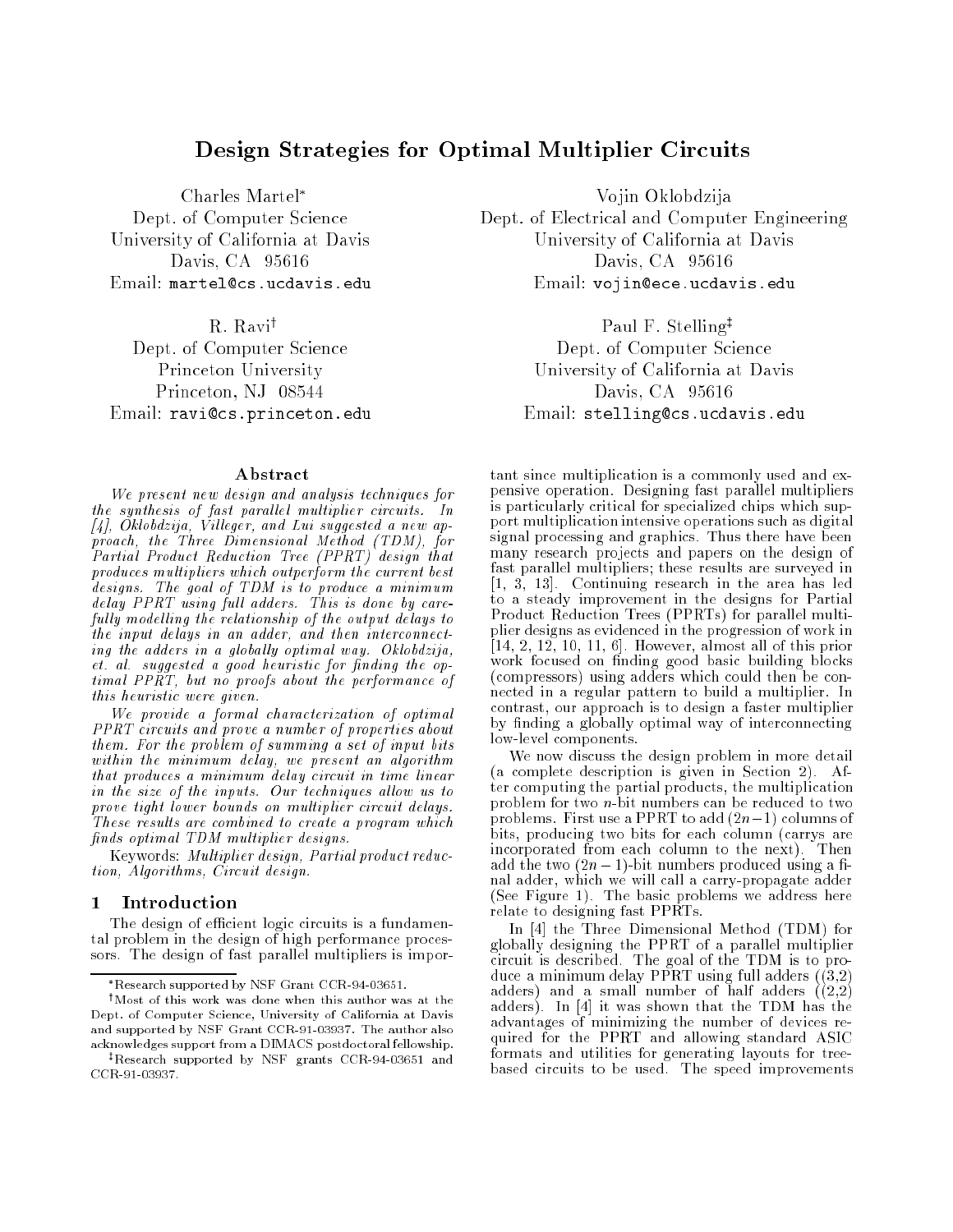

Figure 1: The basic design of the multiplier, modelled after the long multiplication method for multiplying two binary numbers. Column  $\imath$  nas weight  $\imath$  . Each column of bits is added in a circuit that generates two sum bits and a number of carry bits that feed in the added into the add circuit for the next column. The output bits to produce the final result of the multiplication.

are achieved by carefully modelling the relationships of the output delays to the input delays in an adder, and then interconnecting the adders in a globally optimal way. They describe a linear-time heuristic for constructing PPRTs which outperform the best current designs. However, the question of whether the algorithm always derives the optimal TDM-based PPRT was left open. In this paper we describe a number of new techniques for designing and analyzing PPRTs. Specifically, we describe:

- (i) An optimal class of circuits which can be used in constructing PPRTs.
- (ii) A linear time algorithm for producing a delayoptimal circuit which sums a set of input bits.
- (iii) A program which finds optimal PPRT circuits.

Using the program we have found optimal PPRT circuits for multiplying two numbers of size up to 40 bits. With improvements we will be able to solve larger problems. Our results show that the heuristic in [4] gives PPRT circuits with optimal or near-optimal overall delay. Our program nds PPRT circuits with better delay profiles. The techniques we developed allow the program to sharply prune the search space of PPRT circuits, and thus allow optimal circuits of larger sizes to be designed.

The basic component we use in our PPRT design is a Full Adder which takes three input bits available at times a b d and produces a sum at times s and  $\mathbf{x} = \mathbf{x} = \mathbf{x} = \mathbf{x} = \mathbf{x} = \mathbf{x} = \mathbf{x} = \mathbf{x} = \mathbf{x} = \mathbf{x} = \mathbf{x} = \mathbf{x} = \mathbf{x} = \mathbf{x} = \mathbf{x} = \mathbf{x} = \mathbf{x} = \mathbf{x} = \mathbf{x} = \mathbf{x} = \mathbf{x} = \mathbf{x} = \mathbf{x} = \mathbf{x} = \mathbf{x} = \mathbf{x} = \mathbf{x} = \mathbf{x} = \mathbf{x} = \mathbf{x} = \mathbf{x} = \mathbf{x} = \mathbf{x} = \mathbf{x} = \mathbf{x} = \mathbf{x$ 

at time <sup>c</sup> <sup>=</sup> <sup>d</sup> <sup>+</sup> y3 (y3 0). We denote such <sup>a</sup> full adder by g  $\mathbf{a}$ , and use subscripting to refer to refer to refer to refer to refer to refer to refer to refer to refer to refer to refer to refer to refer to refer to refer to refer to refer to refer to refer to refer a specific adder (e.g.,  $g_{k}$  = (e.g., bi; displayer sum output si and carry output ci). This very general model applies to current technology and is likely to hold for any foreseeable technologies. Except where noted, our results hold for this general model, and in fact apply so long as the function for c is non-decreasing in d, and the function for s is non-decreasing in b and also nondecreasing in  $d$  for fixed  $b$ . Some of our results apply to more restricted cases that reflect current technology.

Based on current technology, the time used by an adder to generate its outputs from its inputs can be normalized to XOR delay units, corresponding to the number of XOR gates (or approximate equivalent) traversed by the input signals. Thus, the values " $x_2 = 1$ " and  $x_3 = 2$ " can be used as the delays for the sum, corresponding to the number of XOR gates traversed by the b and d inputs, respectively. Similarly, the value  $\mathrm{``}y_3 = 1$ " can be used for the carry delay, corresponding to the time needed for the d input to traverse two NAND gates, each having delay roughly half that of an XOR gate [3]. Under these conditions the global optimization problem can be viewed as minimizing the number of equivalent  $\Omega$ in the PPRT circuit. Thus our results apply to any technology as long as the number of equivalent XOR gates on a path remains the critical delay of the circuit, and the relative delays of XOR and NAND gates remain unchanged. Both these assumptions have continued to hold during the rapid development of logic technologies in the past [3]. For conciseness, we will refer to the case with the normalized values of  $x_2 = 2$ ,  $x_3 = 1, y_3 = 1$  as the *standard problem*.

Optimizing for delay using the full adder model described above leads to improved performance in real circuit designs. In [4] designs in 1 micron CMOS-ASIC technology were simulated using a timing simulator from LSI Logic [15]. The simulated delays closely matched those predicted by using the delays of the standard full adder model described above, and the new design outperformed competing designs by 11- 25%. Thus the optimization problem we address here seems to be a sound model of actual circuit delays, and can provide substantial improvements in performance.

The PPRT designs we develop use local connections between gates and are similar in overall structure to classical PPRT designs. Thus there should be no special problems in their layout or wiring.

Our work differs from that of Paterson, Pippenger, and Zwick [7, 8, 9], who also looked at adding multiple columns of bits down to two bits per column. However, they only considered designs where each column uses an identical circuit, rather than designs which optimize across all columns which is our focus. Using global optimization, we are able to design multiplication circuits whose delays beat the upper bounds provable for their more restricted circuits.

In the next section, we describe the multiplier design problem in more detail. In Section 3 we study properties of optimal carry vectors and present further properties of circuits used in optimal TDM designs. In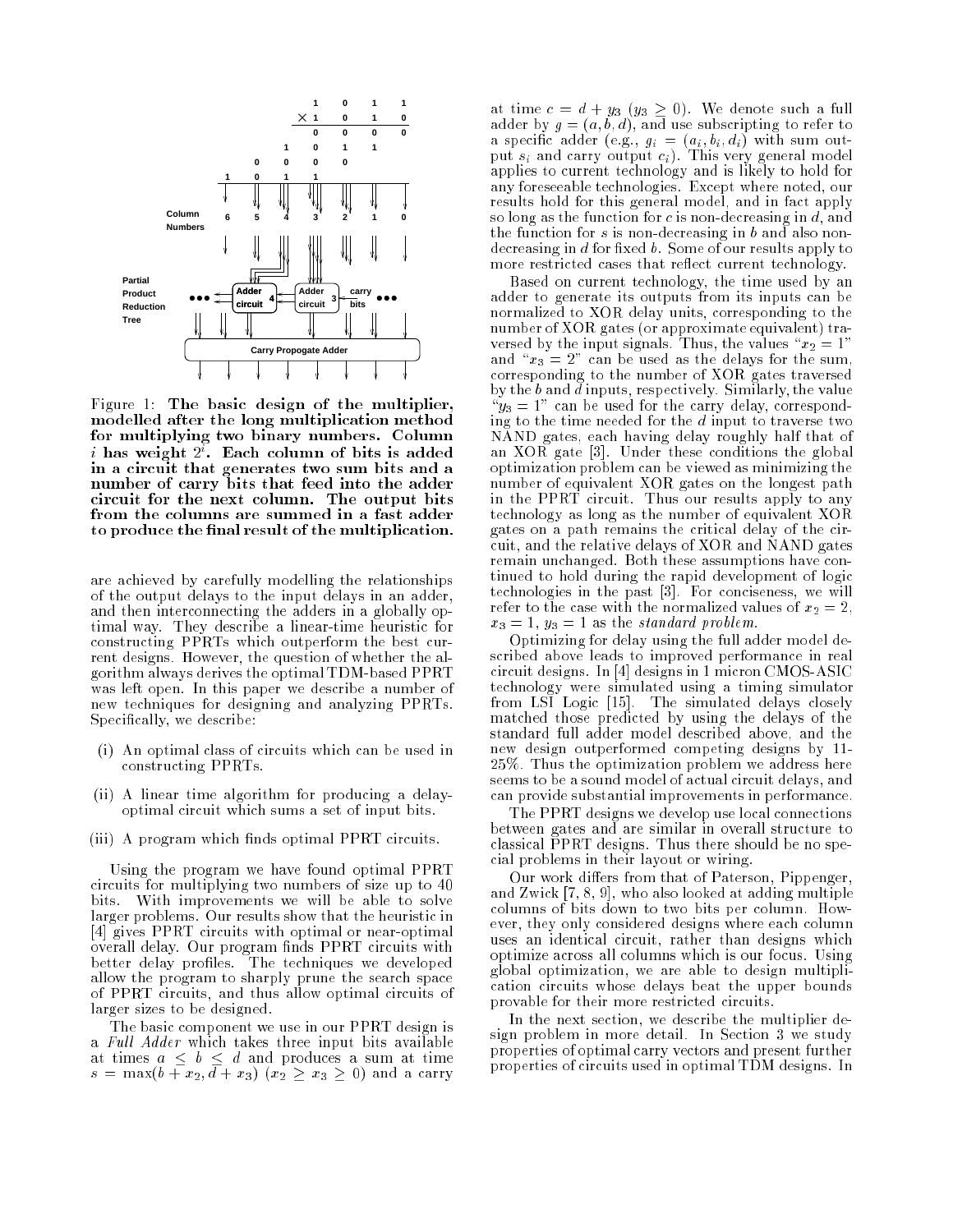Section 4, we study the objective of minimizing only the delay of an output bit in designing adder circuits and present an optimal strategy for doing this. In Section 5, we present a lower bound for the global problem derived by analyzing a relaxed version of the problem. In Section 6 we describe our program which uses the prior results to search for optimal PPRT circuits. Finally, in Section 7 we present some open problems related to this work.

#### The multiplier setting  $\bf{2}$

We now give a more detailed description of the PPRT design problem. In the long multiplication method, we compute the product of the product of the product of the product of the product of the product of the product of the product of the product of the product of the product of the product of the product of the pro ber with each bit of the second and arrive at  $2n - 1$ addition problems (one along each column of the long multiplication table), the result of which gives the final value of the multiplication. We number the columns generated in the long multiplication table right to left (least signicant to most signicant) starting with 0 and ending with  $2n - 2$  (See Figure 1).

In constructing a PPRT for use in a mutiplier for two  $n$ -bit numbers, we assume that all of the  $n<sup>2</sup>$  partial product bits are available at time 0. The examples given in this section will all assume the standard problem, although the principles apply generally.

All the bits in column  $i$  represent  $i^{\ldots}$  significant bits in the product, and thus have weight 2<sup>i</sup> . A full adder working on three inputs of weight  $2^s$  for any  $j > 0$ produces a sum bit of weight 2j and a carry bit of weight 2<sup>2</sup> + 1 mus the carry bits from the full adders summing the bits in column *i* represent bits of weight  $2^{i+1}$  and are fed as inputs to the addition problem in column  $i + 1$ . The sorted list of times at which the carry bits are produced in the circuit for a column is called the carry vector for that column. Thus the inputs for each column consist of the partial product bits for that column available at time zero and the carry bits from the previous coulumn available at the times designated in the carry vector. The TDM thus consists of constructing the circuits for the columns in order of increasing signicance based on the derived input times. The problem of building a fast PPRT using the TDM therefore reduces to one of nding adder circuits for the columns that yield the two sum bits with little delay and generate "good" carry vectors.

### 2.1 Two addition problems

The PPRT of a parallel multiplier adds the bits in each column  $\imath$  until only two bits of weight  $\emph{2}^{\circ}$  remain (as well as all the carry bits of weight  $2^{i+1}$ ). These bits are used to form two  $(2n - 1)$ -bit numbers X and  $Y$ , where  $\overline{X}_i$  and  $Y_i$ , the bits of weight  $Z^c$  in  $\overline{X}$  and Y respectively are the two output bits from column  $i$ . X and Y are then fed into a carry propogate adder that adds two  $(2n - 1)$ -bit numbers to produce the final multiplication value (See Figure 1). In the TDM each column circuit takes as input the partial product bits corresponding to that column and any carry bits generated by the previous column and adds them to produce two sum bits and a number of carry bits for



Figure 2: Circuit A produces a better carry vecdelay the the in summing all the input bits to the input bits to

input to the next column. Figure 2 (A) illustrates a circuit which takes 10 input bits of weight 2i . The circuit produces two output bits of weight 2i at times 4 and 5, and four carry bits of weight  $2^{i+1}$  at times 1, 2, 3, and 4. The total time to carry out the multiplication is the time to generate partial product bits, complete the column additions in the PPRT, and add the final  $(2n - 1)$ -bit numbers. Our goal in the multiplier design is to decrease this total time by minimizing the time when the last sum bit from any column is produced.

#### Adjusting the parity  $2.2$

It is not possible to produce two sum bits from a circuit that uses full adders alone when the number of bits to be summed is odd. Consider, e.g., the case when three bits are to be summed. Using a full adder on these bits produces a single sum bit. A full adder "consumes" three of the bits to be summed and produces one new bit to be summed, thus reducing the number of bits to be summed by two. If we start with an even number of bits to be summed, we can use full adders to get down to two sum bits as required for each column. Note that if we have  $2(k + 1)$  bits to be summed, we can do this using  $k$  full adders each of which produces a carry bit. However, starting with an odd number of bits results in a state where only one bit remains.

We fix this parity problem using a half adder, which takes two input bits and produces a sum and a carry bit. We denote by  $(a, b)$  a half adder that takes in two bits at times  $a \leq b$ , and produces a sum bit at time  $s =$  $b+v_2$   $(v_2 \geq 0)$  and a carry bit at time  $c = b+w_2$   $(w_2 \geq 0)$ 0) [4]. As in the case of full adders, for analysis relating to current technology we use values corresponding to normalized XOR delay units, i.e.,  $v_2 = 1$  and  $w_2 = 0.5$ (for one AND gate). Since the half adder reduces the number of bits to be summed by one, a single half adder fixes the parity problem when the number of bits to be summed is odd. Following [4], we use the half adder on the earliest two inputs in the input vector, to change the parity of the number of bits to be even. To add  $(2k + 1)$  bits for a column in this way, we use a single half adder and  $(k - 1)$  full adders generating a total of k carry bits. The number of input bits and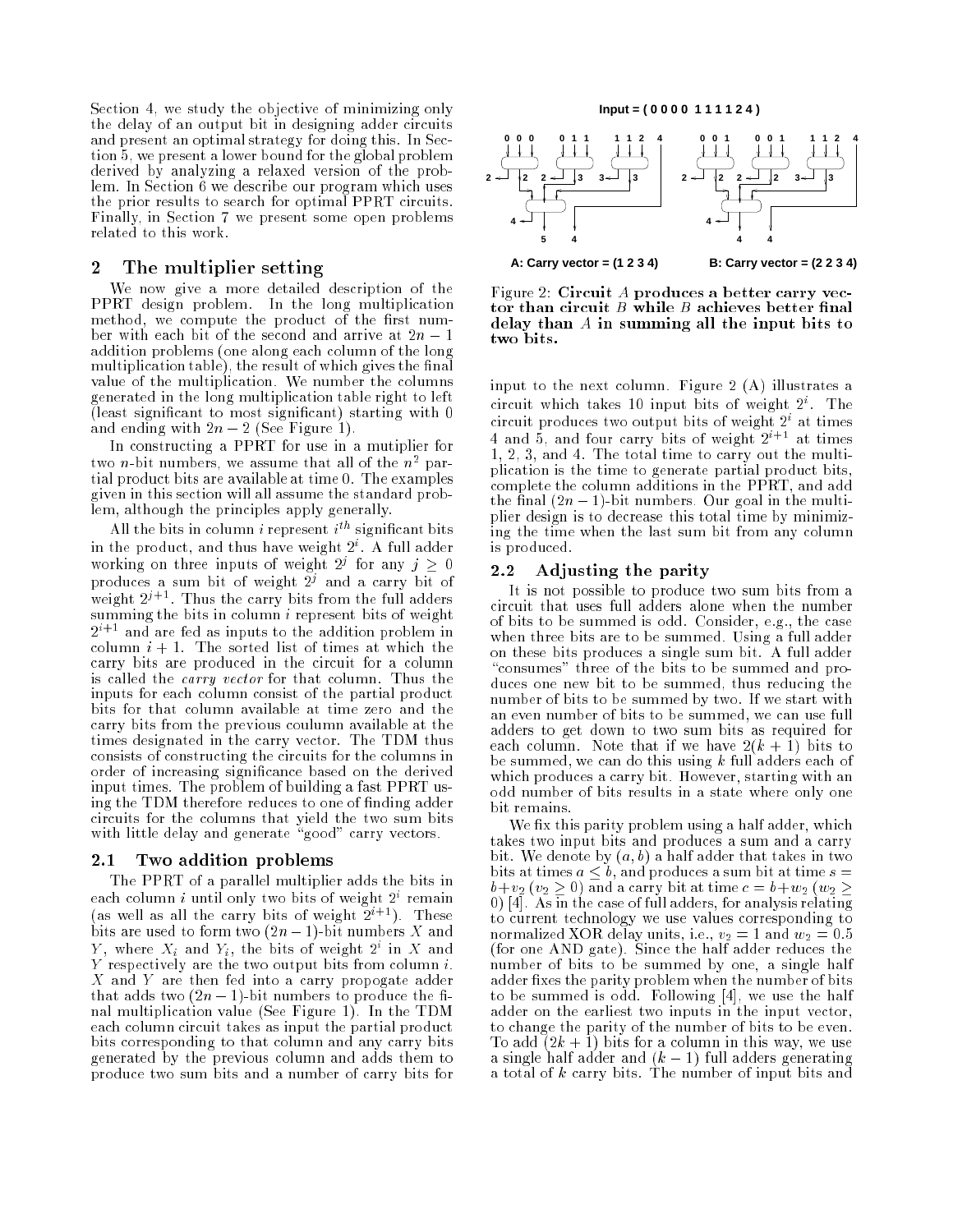gates for the columns are shown in Table 1. Note that the number of half adders and full adders used varies only with the size of the multiplication, and not with the manner in which they are inter-connected.

Table 1: Number of Input Bits and Gates in <sup>a</sup> PPRT for n-bit Multiplication (2 k 2n 2)

| $\Box$ Column $k$ : | $k \leq n-1$ | $k = n$ | $n+1 \leq k$ |
|---------------------|--------------|---------|--------------|
| $\# 0$ Bits         | $k+1$        | $k-1$   | $2n - k - 1$ |
| $#$ Carry-In Bits   | $k-2$        | $k-2$   | $2n - k - 1$ |
| Total Input Bits    | $2k-1$       | $2k-3$  | $4n-2k-2$    |
| $#$ Half Adders     |              |         |              |
| # Full Adders       | $k-2$        | $k=3$   | $2n-k-2$     |
| Total Half Adders   | $n-1$        |         |              |
| Total Full Adders   | $(n-1)(n-3)$ |         |              |

#### Circuit notation and definitions  $2.3$

We now present a formal definition of a the TDM. to produce two sum bits for each column (except column 0). The circuit for each colum uses the minimum number of full adders (plus one half adder on the smallest inputs when the number of inputs is odd) needed to produce the output bits from the partial product bits for that column and the carry-out bits (if any) from the previous column.

The following definitions and notation will be used to simplify our discussion of column circuits. (For conciseness we will use circuit to mean a column circuit in a TDM PPRT.) We denote by  $I$  the vector representing the bits input to a circuit. We use  $C(I)$  to denote the circuit  $C$  applied to input vector  $I$ . The values in I correspond to the times at which the signals are available in non-decreasing order. If  $C$  has  $m$ full adders and I consists of k input bits then  $C(I)$ will produce a vector  $V_s$  of the times when the  $k - 2m$ sum bits become available in non-decreasing order and a similar vector  $V_c$  for the m carry bits.

We use the following definition when comparing input or output vectors:

**Definition.** For two vectors  $V = (v_1, v_2, ..., v_k)$ , For two vectors  $\mathcal{N}$  and  $\mathcal{N}$ , we will define U = (u1; u2; ini), we say that V dominates U in  $\alpha$  is a finite via  $\alpha$  and  $\alpha$  is the vector  $\alpha$  . We write  $\alpha$  is a finite vector  $\alpha$ that V dominates U . If the two vectors are unequality to vectors are unequality to vectors are unequality to the two vectors are uncertainty to the two vectors are uncertainty to vector and the two vectors are uncertainty then V strictly dominates  $U$ , and we can write  $V$  < U. Two vectors are **incomparable** if there exists  $i, j$  $s$ uch that  $v_i \times w_i$  and  $v_j \times w_j$  . An vector  $v_i \times w_j$ said to be understanding in S in S in S in S is to be a set  $\cup$ strictly dominates it.

For example, if  $U = (1, 2, 3), V = (2, 2, 3),$  and  $W = (1, 2, 4)$  then  $U < V$ ,  $U < W$ , and V and W are incomparable.

We also extend the definition of dominance to circuits and gates: If m-adder circuits  $\cup$  (1) and  $\cup$  (1) produce vectors  $V_c$  and  $V_s$ , and  $V_c$  and  $V_s$ , respectively, then  $C(I)$  dominates  $C'(I)$  iff  $V_c \leq V_c'$  and  $V_s \leq V_s'$ , and we use the notation  $C(I) \leq C'(I)$ .  $C(I)$ 

strictly aominates  $C(1)$  if  $C(1) \leq C(1)$  and  $V_c \neq V_c$ or  $V_s \neq V'_s$ , and we can write  $C(I) < C'(I)$ . If no m-adder circuit for I strictly dominates  $C(I)$ , then we say that  $C(I)$  is an undominated circuit. Note that an undominated column circuit for input I need not be part of an optimal PPRT since two circuits  $C(I)$ and C<sup>0</sup> (I) may be incomparable. However, if we construct a multiplier circuit by summing the bits in each column i (which are the original bits of weight 2i and the carry bits from column  $i - 1$ , it is clear that we can always construct an optimal circuit by using an undominated circuit for each column.

Similar to the case for circuits, we say that for two gates  $g_i$  and  $g_i$ ,  $g_i$  aominates  $g_i$  ( $g_i \leq g_i$ ) if  $c_i \leq c_i$  and  $s_i \leq s_i$  wote that in the case of gates we remove the restriction that the inputs be the same. This leads us immediately to the following observation:

Observation 2.1 The outputs si and ci of gate gi depend only on  $b_i$  and  $d_i$  Therefore  $g_i$  dominates  $g_j$  if  $b_i \leq b_j$  and  $d_i \leq d_j$  .

We now introduce notation that simplifies our analysis of circuits on the gate level. Given an input vector I we consider strategies for constructing circuits for I. In our constructions it is convenient to think of the circuits as being constructed in the following way: The first gate,  $g_1$ , has all three of its inputs from  $I_0 = I$ , we now update  $I_0$  to  $I_1$  which has the three inputs to g1 removed, but s1, the output sum bit of g1, is added. where the construction is then inputs from  $\mathbf{I}$  using the inputs from Information in the input state  $\mathbf{I}$ update  $I_1$  to get  $I_2$ , and so on.

## 2.4 Trade-off between delay and good carry vectors

We now examine the problem of designing the column circuits for the TDM PPRT. Suppose we aim to produce the two bits from each of the columns within delay d. Then the circuit for each column must, for its given input vector  $I$ , produce the two sum bits in delay  $d' \leq d$  along with a "good" carry vector. An optimal carry vector in this case must be undominated in the set of carry vectors for circuits  $C(I)$  which produce their sum bits in time  $\le a$  . We now will show that such a carry vector may not be undominated in the set of all carry vectors generated by circuits for I.

There is often a trade-off between making the carry vector good in the sense that it is undominated and minimizing the delay of the output bits in a circuit. For example, in Figure 2 circuit A generates a carry vector that strictly dominates the carry vector of circuit B but does not achieve as good a delay for the two sum bits. The design of the PPRT thus involves a judicious choice of the delay of the sum bits produced in each of the columns coupled with a strategy for finding a circuit that achieves that delay and produces an undominated carry vector. I.e., a PPRT with optimal delay will have column circuits each of which produces an undominated output vector consisting of the carry vector concatenated with the larger of the two sum outputs.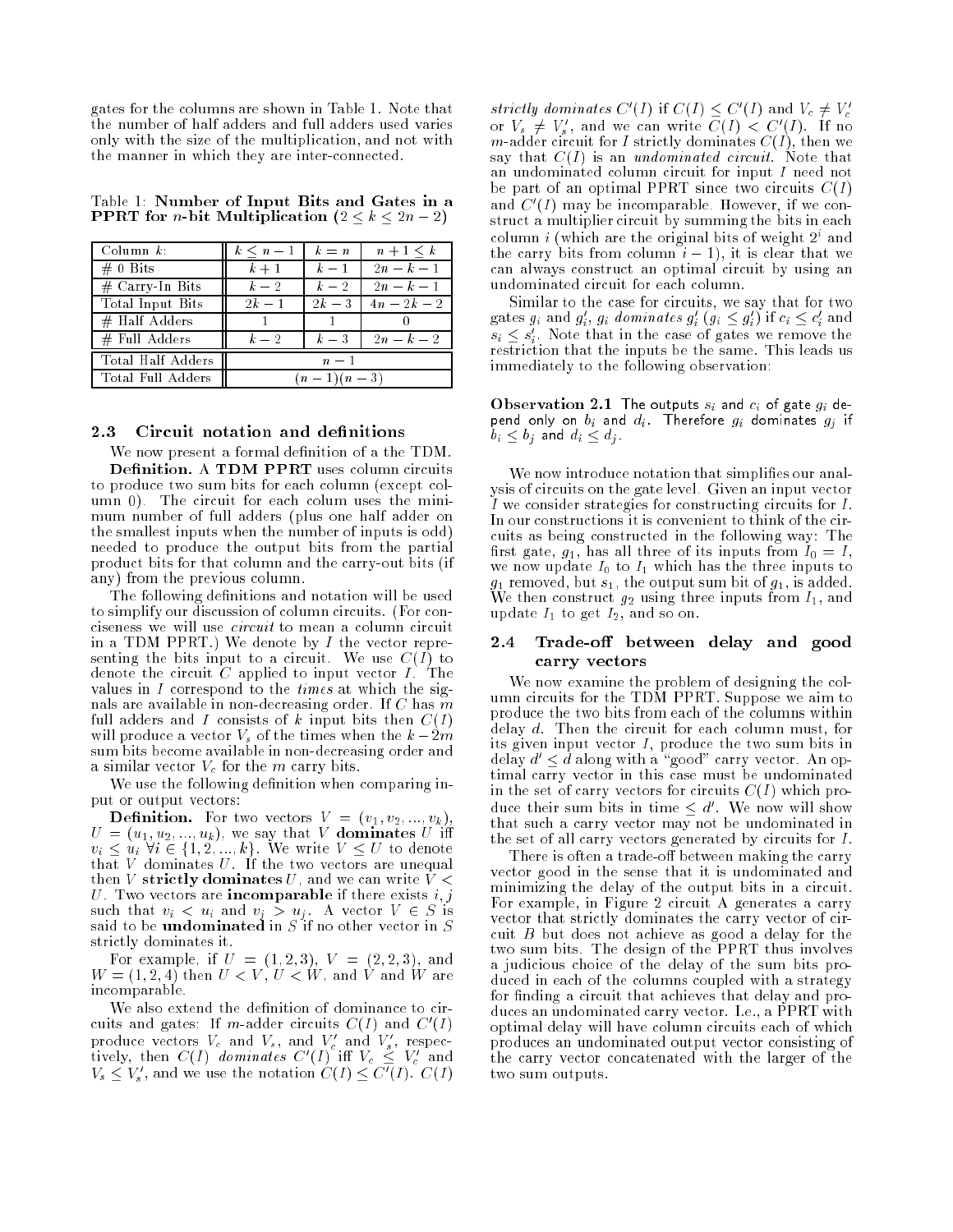### 2.5 3-greedy approach

In [4] a heuristic for TDM design is proposed that we will call the 3-greedy approach. The 3-greedy approach is as follows: take for the inputs of each gate  $\begin{array}{ccc} \bullet & \bullet & \bullet & \bullet \end{array}$ adder circuit shown in Figure 2 (A) is 3-green in Figure 2 (A) is 3-green in Figure 2 (A) is 3-green in Figure  $g_1 = (0, 0, 0)$  takes as its inputs the three smallest values in I0 <sup>=</sup> <sup>I</sup> = (0; 0; 0; 0; 1; 1; 1; 1; 2; 4), and generates and the 2. Thus in the 2. Thus in the 2. Thus II  $\alpha$  is  $\alpha$  in the 2. Thus II  $\alpha$ and we be the gate gate gate gate gate  $\alpha$ (1; 1; 2; 2; 3; 4), g3 <sup>=</sup> (1; 1; 2), I3 <sup>=</sup> (2; 3; 3; 4), g4 <sup>=</sup> (2; 3; 3), and Vs = (4; 5). Also, Vc = (1; 2; 3; 4).

Note that the 3-greedy strategy produces undominated circuits since the 3-greedy approach produces the lexicographically smallest carry vector, but it may be possible to produce circuits with better sum delays using other strategies.

### 3 Optimal column-addition circuits

In this section, we consider circuits that sum a vector of input bits and produce undominated output vectors. As mentioned earlier, the optimal PPRT uses a circuit of this form to sum the bits in each column. We show that we need only consider a restricted class of addition circuits that have certain nice properties.

We will now discuss the 2-greedy strategy which is defined as follows: always construct gate  $g_i$  using the two smallest values in  $I_{i-1}$  plus a third value in  $I_{i-1}$ . The key fact which we will prove is that for any column circuit  $C(I)$ , there exists a 2-greedy column circuit  $\cup$  (I) which dominates  $\cup$ (I). Thus in searching for optimal combinations of column circuits, we can restrict our attention to 2-greedy circuits.

#### The 2-greedy strategy 3.1

In this section we prove several properties of 2 greedy circuits. We begin with a few definitions.

Denition. A lexicographic ordering of the gates of a circuit  $C(I)$  (or, loosely, a lexicographical ordering of  $C(I)$ ) is one in which for each pair of gates  $g_i =$  $(a_i, b_i, d_i)$  and  $g_j = (a_j, b_j, d_j)$ ,  $g_i$  precedes  $g_j$  in the ordering whenever:

- $\alpha$  is  $\alpha$  in  $\alpha$
- ai  $a \rightarrow a$  is started by  $a \rightarrow a$  ; where  $b \rightarrow b$
- ai  $\alpha$  , bit  $\alpha$  , and different  $\alpha$  , and different  $\alpha$

If  $a_i = a_j$ ,  $b_i = b_j$ , and  $d_i = d_j$  then the gates can appear in either order. We assume that all the circuits  $C(I)$  which we discuss have their gates numbered in lexicographic order. We shall show that for any 2 greedy circuit there always exists a construction order which is also a lexicographic order.

The following definitions give some of the ways that gates can be related to each other:

 $\blacksquare$  ---------- Gate gj is an immediate descention. dant of gate gi if si is an input to gj . Similarly, gj is a descendant of  $g_i$  is  $g_j$  is an immediate descendant descendant of  $g_i$  or of a gate  $g_k$  that is a descendant of  $g_i$ .

Denition. Two gates are said to be independent if neither gate is a descendent of the other.

We begin by proving that when constructing a gate  $g_i$  we can always use three values in  $I_{i-1}$  rather than using an input which is the sum bit from a higher numbered gate. A circuit is  $feedback-free$  iff when the gates are numbered in lexicographic order, no gate  $g_i$ has an input which is the sum bit from  $g_j$  where  $j > i$ .

Lemma 3.1 For any circuit C(I) which is not  $\,$  reedback-free, there is a feedback-free circuit  $\rm C$  (1) such that  $\cup$   $\{I\}$   $\leq$   $\cup$   $\{I\}$ .

Proof. If C(I) is not feedback-free then there exists a gate  $g_i$  with input  $s_j$ , where  $i < j$ . We now show that we can restructure the circuit  $C(I)$  to make it feedback-free without degrading the outputs of the circuit. By definition,  $a_i \leq a_j < s_j$ . Thus  $s_j = b_i$  or  $s_j = d_i$ .

Case 1. sj <sup>=</sup> di.  $\sim$  2. bin  $\sim$  . by . by . bin  $\sim$  . by . by . by . by . cf. . cf. . cf. . cf. . cf. . cf. . cf. . cf. . cf. . cf. . cf. . cf. . cf. . cf. . cf. . cf. . cf. . cf. . cf. . cf. . cf. . cf. . cf. . cf. . cf. . cf. . cf. .

$$
g_j = (a_j, b_j, d_j)
$$
  
\n
$$
c_j = d_j + y_3
$$
  
\n
$$
s_j = \max(b_j + x_2, d_j + x_3)
$$
  
\n
$$
g_i = (a_i, b_i, s_j)
$$
  
\n
$$
c_i = s_j + y_3
$$
  
\n
$$
= \max(b_j + x_2 + y_3, d_j + x_3 + y_3)
$$
  
\n
$$
s_i = \max(b_i + x_2, s_j + x_3)
$$
  
\n
$$
= \max(b_i + x_2, b_j + x_2 + x_3, d_j + 2x_3)
$$
  
\n
$$
= \max(b_j + x_2 + x_3, d_j + 2x_3)
$$

By rearranging inputs we can get:

$$
g_i = (a_i, b_i, d_j)
$$
  
\n
$$
c'_i = d_j + y_3
$$
  
\n
$$
s'_i = \max(b_i + x_2, d_j + x_3)
$$
  
\n
$$
g'_j = (a_j, b_j, s'_i)
$$
  
\n
$$
c'_j = s'_i + y_3
$$
  
\n
$$
= \max(b_i + x_2 + y_3, d_j + x_3 + y_3)
$$
  
\n
$$
s'_j = \max(b_j + x_2, s'_i + x_3)
$$
  
\n
$$
= \max(b_j + x_2, b_i + x_2 + x_3, d_j + 2x_3)
$$

Thus by Observation 2.1  $g_i$  dominates  $g_j$  (since  $v_i \leq$  $\theta_j$ ). Further,  $c_i \leq c_i$  and  $s_i \leq s_i$  (because  $\theta_i \leq \theta_j$ ), so  ${\it g}_{i}$  dominates  ${\it g}_{i}.$  Therefore the sum and carry values from  $\overline{g}_i$  and  $\overline{g}_j$  are at least as good as those for  $\overline{g}_j$  and  $\cdot$   $\cdot$   $\cdot$ 

Case 1b. bi > bj . By rearranging inputs we can get  $g_i = (a_i, o_j, a_j)$ , and  $g_j = (a_j, o_i, s_i)$ . Now  $g_i$  has the same sum and carry as  $g_j$ , thus  $s_i = s_j (\geq v_i)$  and  $g_j$ has the same sum and carry as  $g_i$ .

case 2. si en bi . In this case, we rearrange inputs to get  $y_i = (a_i, v_j, a_j)$ , and  $y_j = (a_j, s_i, a_i)$ . As above,  $y_i$ nas the same sum and carry as  $g_j$  , thus  $s_i = s_j$  and  $g_i$ <sup>j</sup> has the same sum and carry as  $q_i$ .

Repeated applications of the above transformations to the smallest  $(i, j)$  pair violating the feedback-free property will convert  $C(I)$  to the desired feedback-free circuit U $(1) \leq U(1)$ , proving the lemma.  $\Box$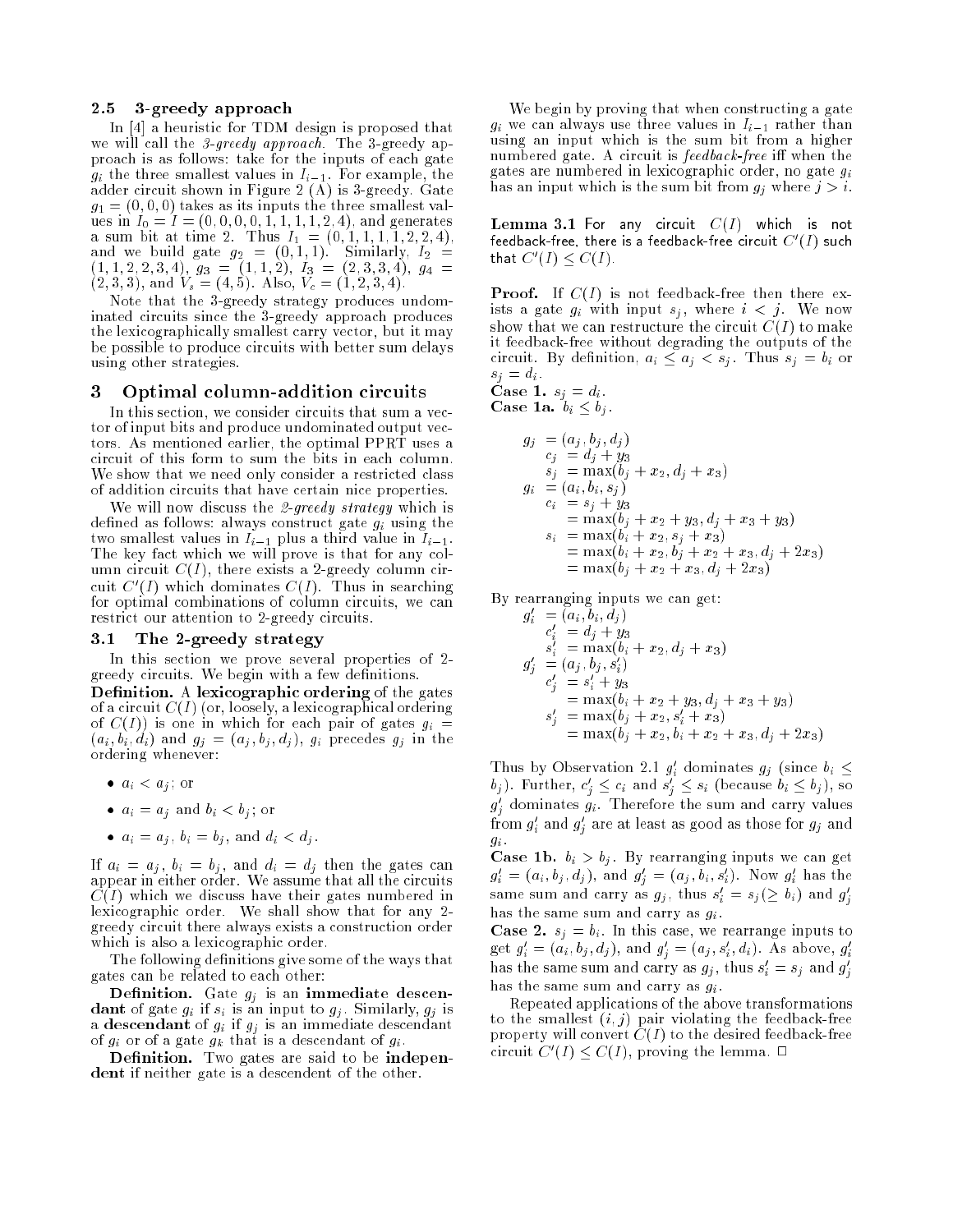$\blacksquare$  contains the form any feedback-free circuit  $C(1)$  which  $C$ is not 2-greedy there is a 2-greedy circuit  $\cup$  (1) such that  $\cup$   $\perp$   $\perp$   $\vee$   $\cup$   $\perp$   $\perp$ 

Proof. Similar to the proof of Lemma 3.1, and omitted.  $\Box$ 

The prior two lemmas show that given any circuit  $C(I)$  we can convert it to a circuit  $C(I) \setminus C(I)$  such that if the gates of C<sup>0</sup> (I) are numbered lexicographically, each gate  $g_j$  in  $\cup$  (1) has as inputs the two smallest values in  $I_{j-1}$  plus a third input from  $I_{j-1}$ , i.e., C<sup>0</sup> (I) can be constructed using the 2-greedy strategy.

lexicographic order using a 2-greedy approach. If  $g_i$  appears before gj in the lexicographic ordering of <sup>C</sup> then give a 2-greedy lexicographic contraction construction of C and as a result,  $a_i \leq b_i \leq a_j \leq b_j$ .

### 3.2 Other constraints on undominated circuits

The following lemmas provide rules for minimizing the number of circuits that need to be constructed for an input vector  $I$  when attempting to find all undominated circuits  $C(I)$ . In particular, Corollary 3.8 ensures that we can restrict our search to certain "regular" circuits for I. The proofs for the following use similar techniques to the proofs for Lemmas 3.1 and 3.2 and are omitted.

 $\blacksquare$  . Then  $\blacksquare$  and  $\blacksquare$  and  $\blacksquare$  are a  $\blacksquare$ is a z-greedy circuit  $C_0(I) \leq C(I)$  in which for each pair of gates  $g_i$  and  $g_j$  , if  $i < j$  and  $d_i \leq b_j$ , then  $d_i \leq a_j$ .

Corollary 3.5 Let C(I) be a 2-greedy circuit. Then there is a 2-greedy circuit  $U(1) \leq U(1)$  in which for each pair of gates gi and gj , if i < j and di <sup>=</sup> bj then  $a_i = b_j = d_i$ 

 $\blacksquare$  . Then  $\blacksquare$  and  $\blacksquare$  and  $\blacksquare$  are a  $\blacksquare$ is a 2-greedy circuit  $\cup$  (I)  $\leq$   $\cup$ (I) in which for each pair of gates  $g_i$  and  $g_j$  , if  $i < j$  then  $d_i \leq d_j$ .

Lemma 3.7 Let C(I) be a 2-greedy circuit, and let  $x_2 \leq z x_3$ . Then there is a z-greedy circuit  $\bigcup \{1\} \leq C(1)$ such that for each pair of gates gi and gj , if i < j and  $\alpha$  , and discussed the discussed of  $\alpha$  and  $\alpha$ 

Note that Lemma 3.7 applies to the standard problem as described earlier, i.e.,  $x_2 = 2, x_3 = 1, y_3 = 1.$ When  $x_2 \leq x_3$  we define the following class of circuits:

Denition: A 2-greedy circuit C for a vector V that has no pairs of the form excluded by  $\mathcal{L}_{\mathcal{A}}$  and  $\mathcal{L}_{\mathcal{A}}$  and  $\mathcal{L}_{\mathcal{A}}$  and  $\mathcal{L}_{\mathcal{A}}$  and  $\mathcal{L}_{\mathcal{A}}$  and  $\mathcal{L}_{\mathcal{A}}$  and  $\mathcal{L}_{\mathcal{A}}$  and  $\mathcal{L}_{\mathcal{A}}$  and  $\mathcal{L}_{\mathcal{A}}$  and  $\mathcal{L}_{\$ Lemma 3.1, Lemma 3.2, Lemma 3.4, Lemma 3.6, and Lemma 3.7 is said to be in regular form, or, loosely, simply said to be regular.

 $\mathbf{1}$  are any corollary  $\mathbf{2}$  and  $\mathbf{3}$ , then for any circuit C(I),  $\mathbf{1}$ there is a regular circuit  $\cup$   $(1) \leq U(1)$ .

The above lemmas can be used to severely limit an exhaustive search for an optimal solution to the standard problem, since they allow us to restrict the search to regular circuits for each input I.

#### 4 Optimal delay circuits 4

In this section we consider the problem of finding for a given vector I the minimum delay circuit  $C(I)$ that outputs a single sum bit (we will ignore the carry vector). We assume the standard problem previously described, where x2 <sup>=</sup> <sup>2</sup> and x3 <sup>=</sup> 1. We dene <sup>a</sup> canonical circuit for each value of delay that can sum sum the maximum number of input bits for this delay, and show that a fitting strategy that attempts to greedily fit the input delays into the canonical circuit can be used to determine an optimal delay circuit for this set of inputs. Though we describe our strategy for the problem of summing a set of input bits down to a single bit within minimum delay, our method and analysis directly extend to the case when the input bits must be combined in full adders and reduced to some specied number of bits (possibly greater than one) within minimum delay.

### 4.1 Canonical circuits for a given delay

We define  $S(t)$  as the maximum number of bits available at time zero, which can be added with full adders to produce a single sum by time  $t$ . We can write a simple recurrence for  $S(t)$  as follows.

$$
S(0) = S(1) = 1
$$
  
\n
$$
S(t) = S(t-1) + 2S(t-2) \quad t > 1
$$

The recurrence follows from the observation that the best way to accommodate the most inputs completing in delay  $t$  is to have the last adder with output  $t$  from this circuit be  $(t-2, t-2, t-1)$ . Each of the three inputs to the last adder in this circuit is the output of a circuit of delay  $t-2$  or  $t-1$  which sums the maximum possible number of inputs <sup>1</sup> . This observation can also be used to easily infer that the circuit which sums  $S(t)$ input bits available at time zero with delay  $t$  is unique. This unique circuit is termed the *Canonical circuit* for delay t and is denoted  $C(t)$ . Note that  $C(t)$  can accommodate several inputs available at time 1, and that these 1 inputs feed adders of exactly two types:  $(0,0,1)$  and  $(1,1,2)$ . Furthermore, all inputs with delay d for  $d \geq 1$  feed into gates of the type  $(d-1, d-1, d)$ or  $(d, d, d + 1)$ . An illustration of  $C(4)$  is in Figure 3.

Note that if our goal is to produce  $k$  sum bits within delay t, then at most  $kS(t)$  bits can be summed. We define the weight of a vector  $V$  of input delays as  $W(V) = S(v_1) + S(v_2) + \ldots + S(v_k).$ 

Theorem 4.1 If W(V ) > k S(t), then inputs with delay  $V$  cannot be summed to  $k$  bits in delay  $d \leq t$ .

This theorem is useful for proving lower bounds on multiplier circuits since it bounds the delay for a column given a carry vector.

<sup>&</sup>lt;sup>1</sup>The recurrence solves to  $S(t) = \frac{2t+(-1)t}{t}$  for  $t > 0$ .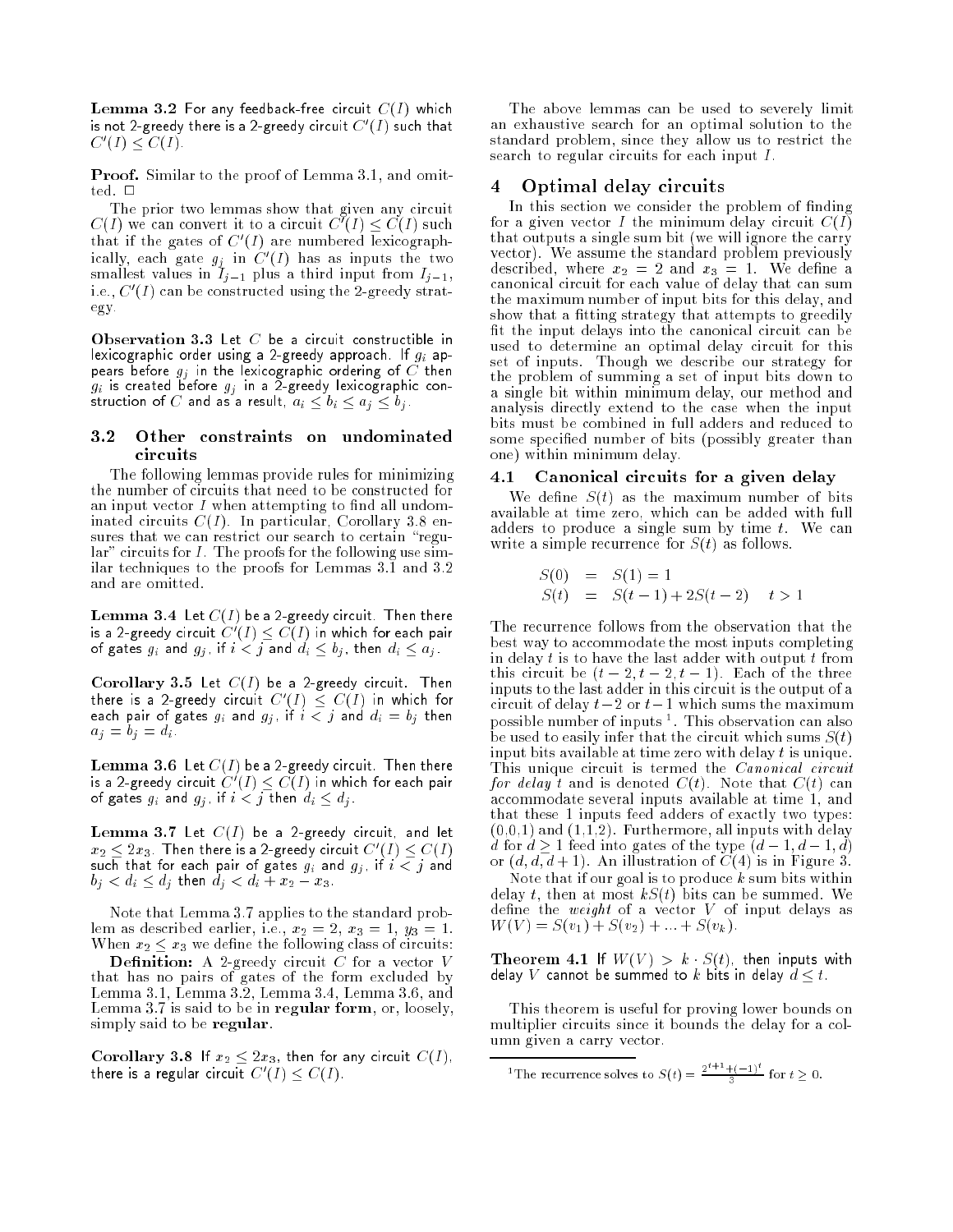

Figure 3: The canonical circuit for delay four.

### 4.2 The fitting strategy

We can now describe a fitting strategy to determine, given an input vector  $I$ , whether  $I$  can be summed to a single bit using a circuit of full adders in delay  $t$ . For technical reasons we assume that the input vector has an odd number of bits to be summed <sup>2</sup> . We use the canonical circuit  $C(t)$ , and try to fit the input signals in nonincreasing order of delays into appropriate positions in  $C(t)$ . Thus we work on the larger inputs earlier and itt an input with delay  $\iota$  -filto a canonical subcircuit for delay  $t$  in  $\cup$  ( $t$ ). After inteng a signal, we mark the whole fitted subcircuit and proceed to fit the remaining inputs in the unmarked portions of  $C(t)$ . (Input bits of time 0 can be fit into unmarked 1's in the canonical circuit). If we succeed in fitting all the input signals, it is easy to derive a circuit that sums all these inputs in delay  $t$ . In the case when all the input delays cannot be fitted in  $C(t)$ , we demonstrate that there is no circuit for these inputs completing in delay t.

Before we prove the correctness of the fitting strategy, we show that any delay optimal circuit can be put in a normal form that resembles the canonical circuits. I.e., that any circuit  $C$  of delay  $t$  can be modified into a circuit all of whose adders are drawn from the set  $(k, k, k+1)$  where  $0 \leq k \leq t-2$ .

Lemma 4.2 Suppose C is a circuit that sums a vector  $V$  of inputs within delay  $t$  We can convert  $C$  to a circuit which sums the vector  $\tilde{V}$  (augmented possibly with many zeros and ones) within delay  $t_i$ , such that every adder in the modified circuit is of the form  $(k, k, k + 1)$  for some  $k \geq 0$ .

Proof sketch. The idea is to show that whenever an adder is not of the required form, we can modify the inputs to that adder by expanding it with canonical subcircuits and possibly accommodating a few extra 0's to be summed, but not increasing the delay of the final sum bit.  $\Box$ 

Next we prove the correctness of the fitting strategy.

Lemma 4.3 Consider the tting strategy working on a canonical circuit  $C(t)$  and a (sorted) vector  $V$  whose elements lie in the range ft1; : : : ; tig for some i > 0. Suppose the strategy successfully ts V into C(t). After tting V , let N be the maximum number of additional inputs of delay t i that can be tted into the current circuit C. Then the vector V augmented with  $N+1$  or more  $(t - i)$ 's cannot be summed in delay t.

We can use Lemma 4.3 to show the correctness of the fitting strategy.

Theorem 4.4 The tting strategy nds a delay t circuit for the input vector  $V$  if one exists.

The following theorem shows that the fitting strategy can be implemented efficiently.

Theorem 4.5 Given a sorted input vector, the tting strategy can be implemented to run in time linear in the size of the input vector.

Consider the design of the multiplier circuit with a full adder that, for inputs  $a \leq b \leq d$ , produces a sum at time  $s = d + x_3$  and a carry at time  $c =$  $d + y_3$ . Note that we do not claim that such a full adder can be built, built, built, built, built, built, built, built, built, built, built, built, built, built, version of the original problem. Using techniques as in Lemma 3.2, we can show that for this relaxed problem, the 3-greedy approach described in Section 2.5 (i.e., repeatedly putting the three earliest bits into a full adder) is globally optimal for both sum and carry 3. Note that the 3-greedy strategy can also be considered carry-greedy, since this choice of inputs reflects a local minimization of the carry vector generated.

The optimality of the 3-greedy strategy for the relaxed problem motivates the following lower bound for the original problem. Since the relaxed problem is a less constrained problem than the original, the optimal delay of a multiplier for the relaxed problem is a lower bound on the delay of the multiplier for the original problem. Furthermore, if we determine using other techniques a lower bound on the carry vector being input into a certain column in the multiplier, we can apply the 3-greedy strategy to the remaining columns under the relaxed sum output model to derive a lower bound for the original problem. In this way, a partial lower bound computation (using, e.g., arguments as in Lemmas  $3.2$  to  $3.4$ ) can be effectively completed using this strategy on a relaxed model of the adder gates.

#### 6. 6 Program and results

The results in the last three sections provide a strong set of tools for searching for a minimum delay multiplication circuit. We have developed a program

<sup>&</sup>lt;sup>2</sup>When the number of bits is even, we assume that we sum the least two bits in a half adder as in the strategy in [4] and thus produce an odd number of bits to sum.

If the number of inputs is even, then we assume as before that the two smallest are fed into a half adder.